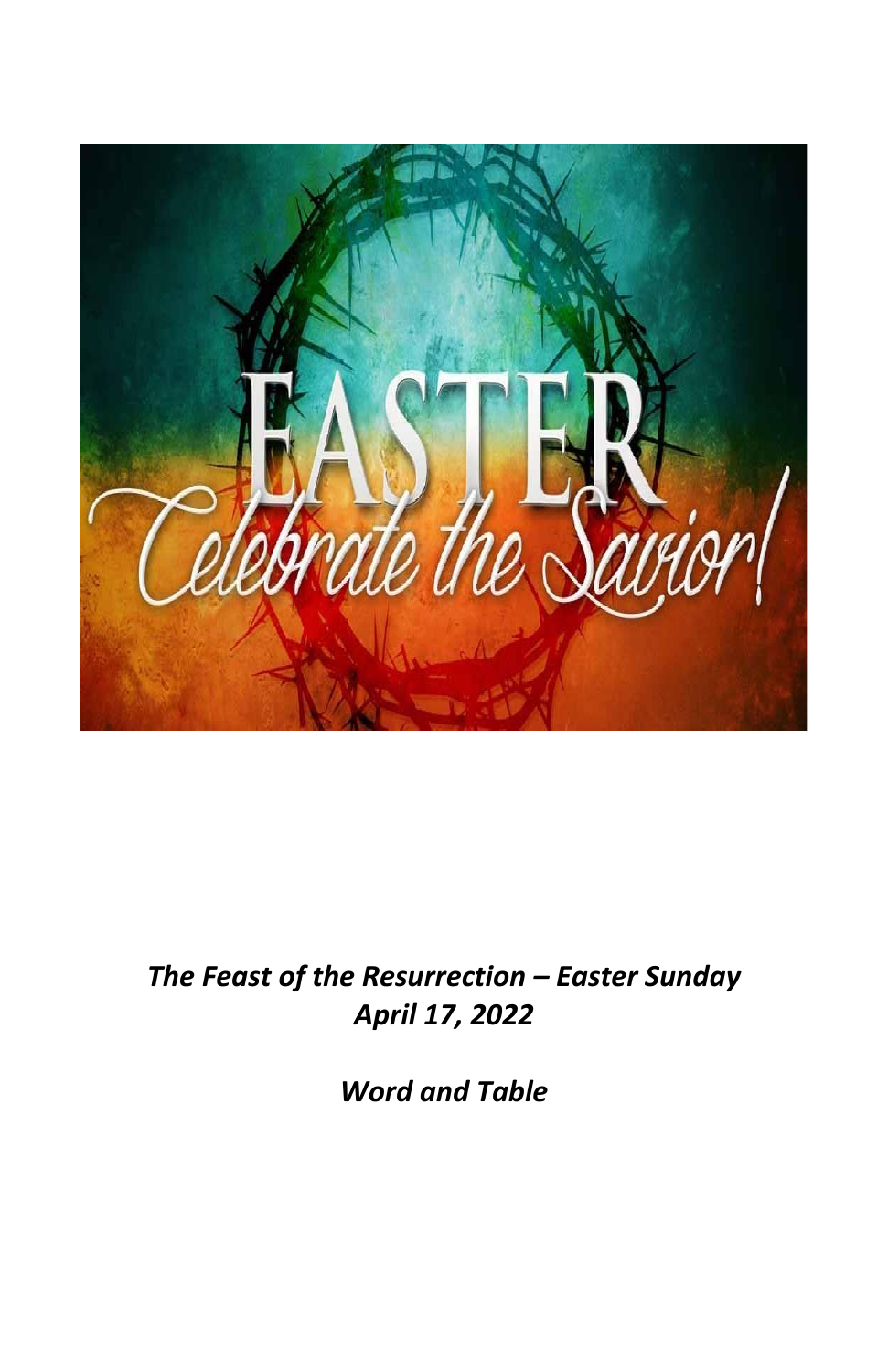## *Welcome to Trinity Church. . .*

Welcome to Easter Sunday at Trinity Church, Berlin!

#### *The Lord is risen! He is risen indeed!*

Rick Warren, the pastor of Saddleback Church and the author of *The Purpose Driven Life*, together with his wife, Kay, went through a devastating loss when their twenty-seven-year-old son Matthew took his own life after battling depression and mental illness for years.

About a year after this tragedy, Rick said, "I've often been asked, 'How have you made it? How have you kept going in your pain?' And I've often replied, 'The answer is Easter.'

"You see, the death and the burial and the resurrection of Jesus happened over three days. Friday was the day of suffering and pain and agony. Saturday was the day of doubt and confusion and misery. But *Easter*—that Sunday—was the day of hope and joy and victory.

"And here's the fact of life: you will face these three days over and over and over in your lifetime. And when you do, you'll find yourself asking—as I did—three fundamental questions. Number one, 'What do I do in my days of pain?' Two, 'How do I get through my days of doubt and confusion?' Three, 'How do I get to the days of joy and victory?'

"The answer is Easter. *The answer … is Easter.*"

We rejoice to have you with us on this Easter Sunday! We invite you to come to the Lord's Table with us to celebrate the defeat of death and sin. We invite you to enter into the joy of this morning as we hear the music of our Handbells, sing with joy, and receive the good news of the Gospel of our Lord Jesus Christ who is risen!

Christ is risen! He is risen indeed!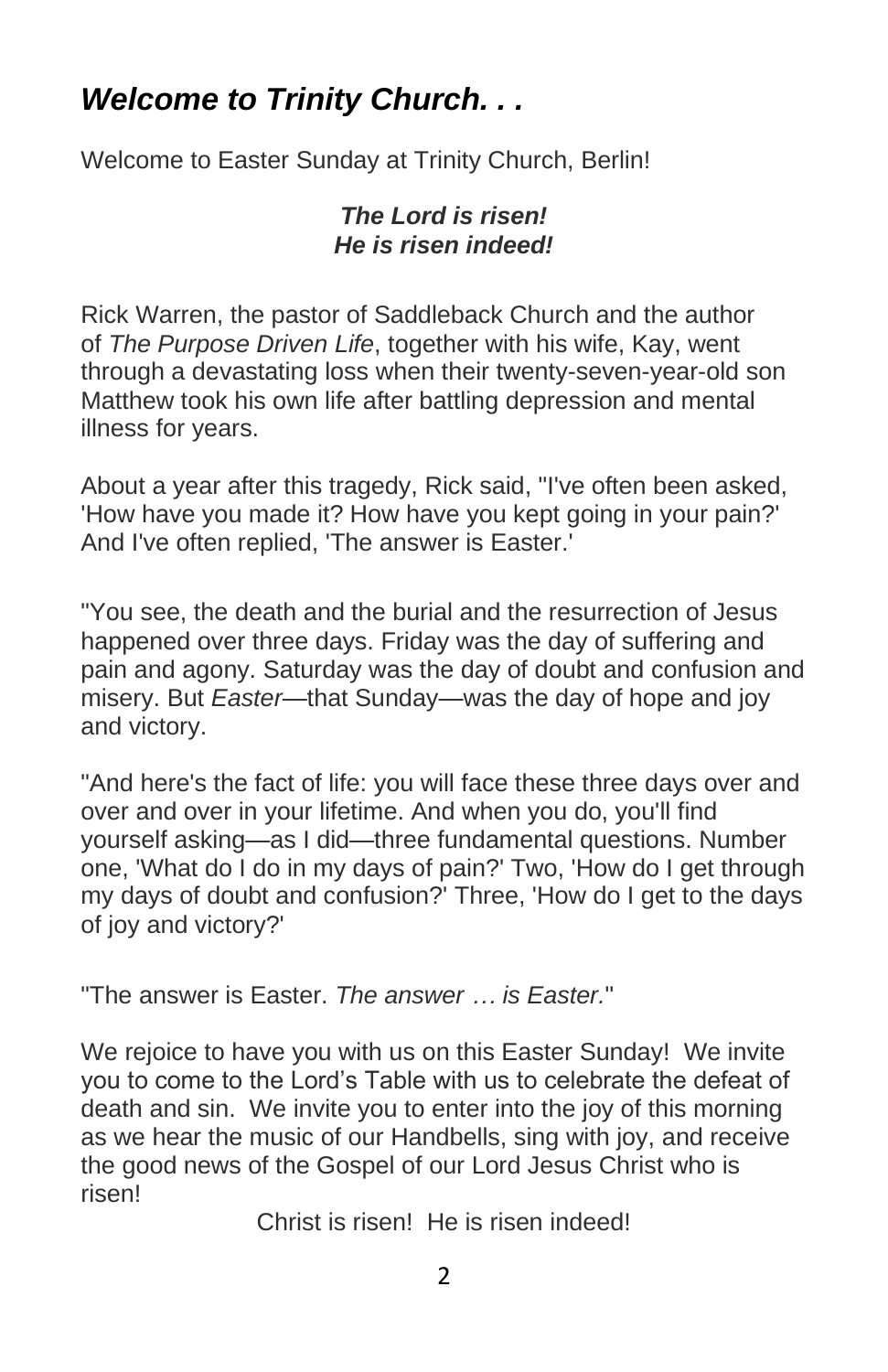**Easter Acclamation** Alleluia! The Lord is risen! **The Lord is risen indeed! Alleluia!**

#### **\*Hymn of Resurrection: No. 217** *Christ the Lord Is Risen Today* – Lyra Davidica

#### **\*Greeting**

Grace to you and peace, from Him who is and who was and who is to come, and from Jesus Christ, the faithful witness, the firstborn of the dead, and the Ruler of kings on earth.

#### **Alleluia, Amen!**

Even now as we have received God's greeting, let us greet each other, in Jesus' name.

#### **[to each other] The Lord is risen!**

#### **Lighting of the Paschal Candle – The Christ Candle**

Sisters and brothers in Christ: On this joyous morning, we celebrate that our Lord Jesus has passed over from death to life. We join with the whole company of God's people in recalling and celebrating his victory over death, and our deliverance from the bondage of sin and darkness to everlasting light.

*In the beginning was the Word, and the Word was with God, and the Word was God.<sup>1</sup> <sup>4</sup> In him was life, and the life was the light of men. <sup>5</sup> The light shines in the darkness, and the darkness has not overcome it. <sup>2</sup>* [St. John 1:1, 4-5]

**Eternal Lord of Life, through your Son you have given your people the brightness of your light. Sanctify this new fire, and kindle in our hearts and minds a holy desire to shine forth with the brightness of Christ's rising until we feast at the banquet of Eternal light; through Jesus Christ, the Sun of Righteousness. Amen.**

<sup>&</sup>lt;sup>1</sup> [The Holy Bible: English Standard Version](https://ref.ly/logosres/esv?ref=BibleESV.Jn1.1&off=24&ctx=Word+Became+Flesh%0a1%C2%A0~a%EF%BB%BFIn+the+beginning+w) (Jn 1:1). (2016). Crossway Bibles.

<sup>2</sup> *[The Holy Bible: English Standard Version](https://ref.ly/logosres/esv?ref=BibleESV.Jn1.4&off=0&ctx=made+that+was+made.+~4%C2%A0f%EF%BB%BFIn+him+was+life%2c)* (Jn 1:4–5). (2016). Crossway Bibles.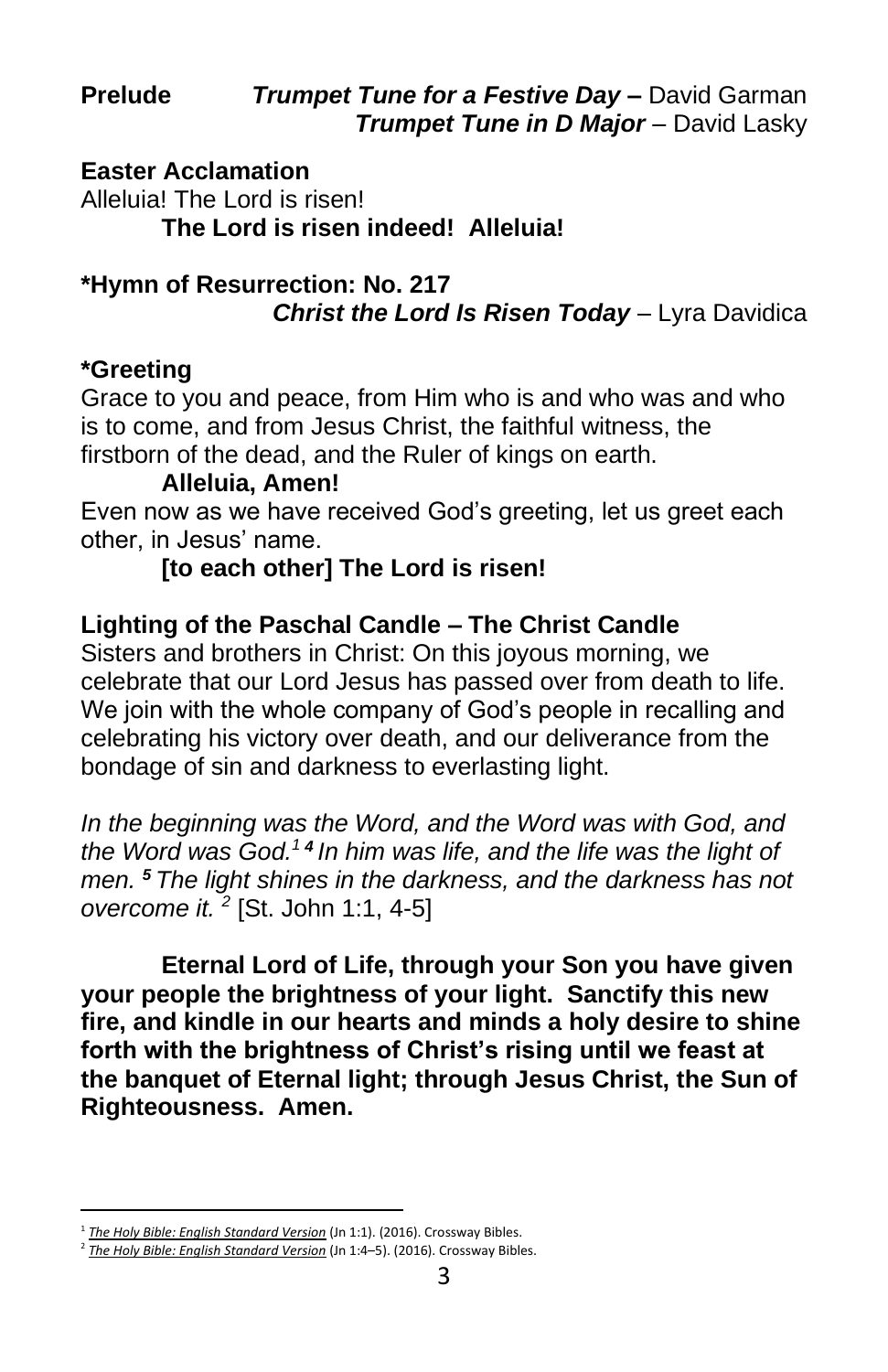The light of Christ rises in glory, overcoming the darkness of sin and death.

**Thanks be to God!**

#### **Acclamations of Praise Psalm 118 and Trinity Bells Cohen Clark, Colton Custer, and Nathan Spangler, Readers**

Oh give thanks to the LORD, for he is good; **for his steadfast love endures forever! <sup>2</sup>** Let Israel say, **"His steadfast love endures forever." <sup>14</sup>** The LORD is my strength and my song; **he has become my salvation. <sup>15</sup>** Glad songs of salvation

are in the tents of the righteous:

**"The right hand of the LORD does valiantly,** 

**<sup>16</sup>** the right hand of the LORD exalts,

**the right hand of the LORD does valiantly!" <sup>3</sup>**

#### *Hallelujah, What a Savior*

**<sup>17</sup>** I shall not die, but I shall live, **and recount the deeds of the LORD. <sup>18</sup>** The LORD has disciplined me severely, **but he has not given me over to death. <sup>19</sup>** Open to me the gates of righteousness, **that I may enter through them and give thanks to the LORD. <sup>20</sup>** This is the gate of the LORD; **the righteous shall enter through it. <sup>21</sup>** I thank you that you have answered me **and have become my salvation. <sup>4</sup>**

### *Conquering The Grave*

**<sup>22</sup>** The stone that the builders rejected **has become the cornerstone. <sup>23</sup>** This is the LORD's doing;

<sup>3</sup> *[Revised Common Lectionary](https://ref.ly/logosres/rcl?ref=YearMonthDay.4-17-2022&off=419&ctx=salm+118:1%E2%80%932%2c+14%E2%80%9324%0a~+%0a+%0aNEW+TESTAMENT%0aOp)*. (2009). Faithlife.

<sup>4</sup> *[Revised Common Lectionary](https://ref.ly/logosres/rcl?ref=YearMonthDay.4-17-2022&off=421&ctx=lm+118:1%E2%80%932%2c+14%E2%80%9324%0a+%0a~+%0aNEW+TESTAMENT%0aOpti)*. (2009). Faithlife.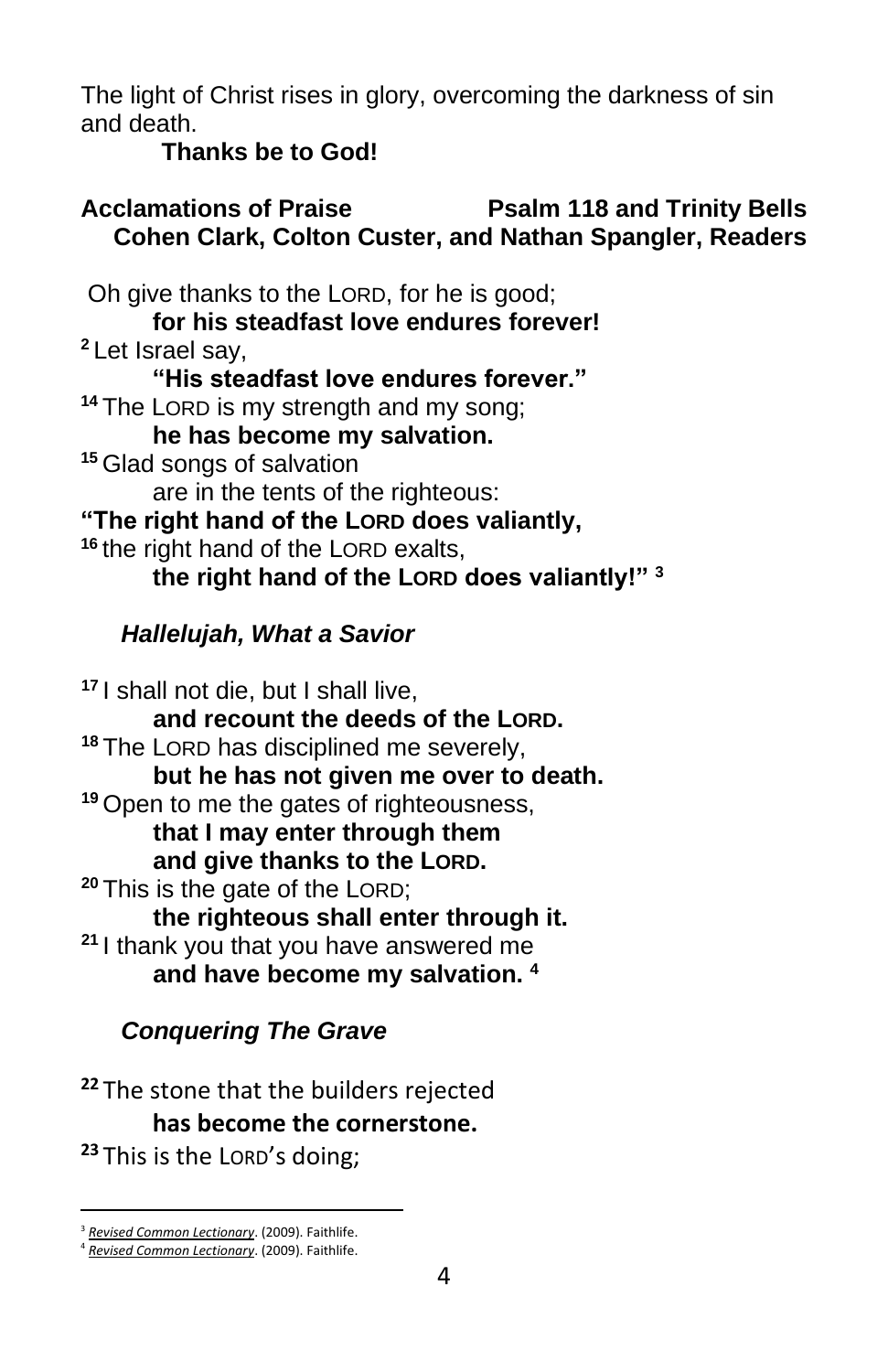**it is marvelous in our eyes. <sup>24</sup>** This is the day that the LORD has made; **let us rejoice and be glad in it.<sup>5</sup>**

*Crown Him with Many Crowns!* – arr. Janet Linker

#### **Prayer for Illumination**

The Lord be with you.

**And also with you.**

Let us pray:

**Almighty God, we celebrate today the victory of Jesus Christ over death. As we now hear your Word of grace, inspire us by the power of your Spirit, that we may respond with joy and boldness in declaring our union with Christ, share in the feast of his victory, live in the power of his resurrection; through Jesus Christ our Lord, who now lives and reigns with you and the Holy Spirit, one God forever. Alleluia! Amen!**

#### **From the Epistles 1 Corinthians 15:19-26 Cora Wright, Reader**

**<sup>19</sup>** If in Christ we have hope in this life only, we are of all people most to be pitied.

**<sup>20</sup>** But in fact Christ has been raised from the dead, the firstfruits of those who have fallen asleep. **<sup>21</sup>** For as by a man came death, by a man has come also the resurrection of the dead. **<sup>22</sup>** For as in Adam all die, so also in Christ shall all be made alive. **<sup>23</sup>** But each in his own order: Christ the firstfruits, then at his coming those who belong to Christ. **<sup>24</sup>** Then comes the end, when he delivers the kingdom to God the Father after destroying every rule and every authority and power. **<sup>25</sup>** For he must reign until he has put all his enemies under his feet. **<sup>26</sup>** The last enemy to be destroyed is death. <sup>6</sup>

#### **Speaking to the Child Within Us All "PD"**

#### **\*Easter Hymn: No. 216** *Christ Arose!*

<sup>5</sup> *[Revised Common Lectionary](https://ref.ly/logosres/rcl?ref=YearMonthDay.4-17-2022&off=421&ctx=lm+118:1%E2%80%932%2c+14%E2%80%9324%0a+%0a~+%0aNEW+TESTAMENT%0aOpti)*. (2009). Faithlife.

<sup>6</sup> *[Revised Common Lectionary](https://ref.ly/logosres/rcl?ref=YearMonthDay.4-17-2022&off=469&ctx=orinthians+15:19%E2%80%9326%0a~+%0aOR%0aOption+B%0aActs+1)*. (2009). Faithlife.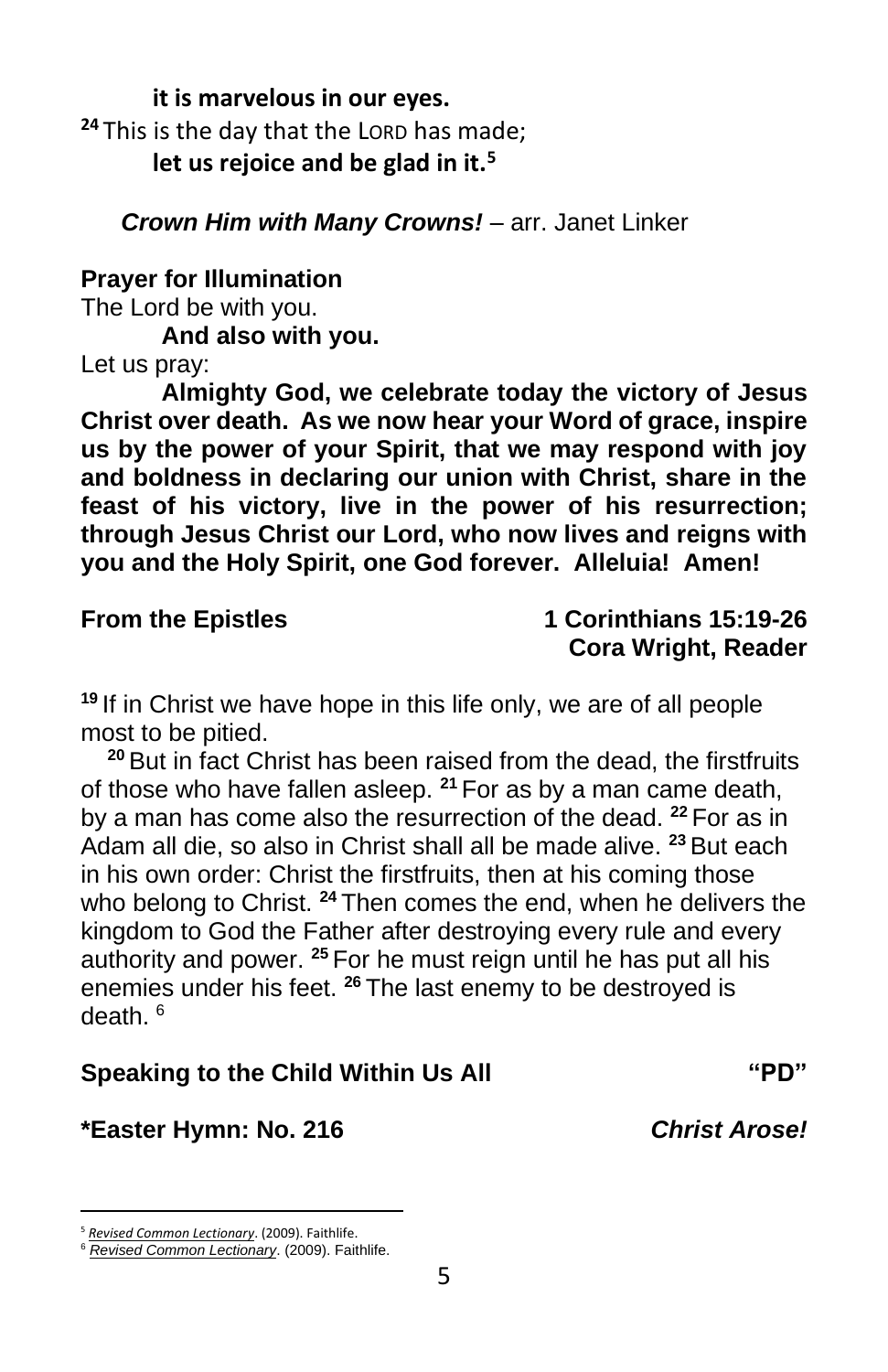#### **\*Gospel of Jesus Christ St. John 20:1-18**

Now on the first day of the week Mary Magdalene came to the tomb early, while it was still dark, and saw that the stone had been taken away from the tomb. **<sup>2</sup>** So she ran and went to Simon Peter and the other disciple, the one whom Jesus loved, and said to them, "They have taken the Lord out of the tomb, and we do not know where they have laid him." **<sup>3</sup>** So Peter went out with the other disciple, and they were going toward the tomb. **<sup>4</sup>** Both of them were running together, but the other disciple outran Peter and reached the tomb first. **<sup>5</sup>**And stooping to look in, he saw the linen cloths lying there, but he did not go in. **<sup>6</sup>** Then Simon Peter came, following him, and went into the tomb. He saw the linen cloths lying there, <sup>7</sup> and the face cloth, which had been on Jesus' head, not lying with the linen cloths but folded up in a place by itself. **<sup>8</sup>** Then the other disciple, who had reached the tomb first, also went in, and he saw and believed; **<sup>9</sup>** for as yet they did not understand the Scripture, that he must rise from the dead. **<sup>10</sup>** Then the disciples went back to their homes.

**<sup>11</sup>** But Mary stood weeping outside the tomb, and as she wept she stooped to look into the tomb. **<sup>12</sup>** And she saw two angels in white, sitting where the body of Jesus had lain, one at the head and one at the feet. **<sup>13</sup>** They said to her, "Woman, why are you weeping?" She said to them, "They have taken away my Lord, and I do not know where they have laid him." **<sup>14</sup>** Having said this, she turned around and saw Jesus standing, but she did not know that it was Jesus. **<sup>15</sup>** Jesus said to her, "Woman, why are you weeping? Whom are you seeking?" Supposing him to be the gardener, she said to him, "Sir, if you have carried him away, tell me where you have laid him, and I will take him away." **<sup>16</sup>** Jesus said to her, "Mary." She turned and said to him in Aramaic, "Rabboni!" (which means Teacher). **<sup>17</sup>** Jesus said to her, "Do not cling to me, for I have not yet ascended to the Father; but go to my brothers and say to them, 'I am ascending to my Father and your Father, to my God and your God.' " **<sup>18</sup>** Mary Magdalene went and announced to the disciples, "I have seen the Lord"—and that he had said these things to her.<sup>7</sup>

<sup>7</sup> *[Revised Common Lectionary](https://ref.ly/logosres/rcl?ref=YearMonthDay.4-17-2022&off=528&ctx=tion+A%0aJohn+20:1%E2%80%9318%0a~+%0aOR%0aOption+B%0aLuke+2)*. (2009). Faithlife.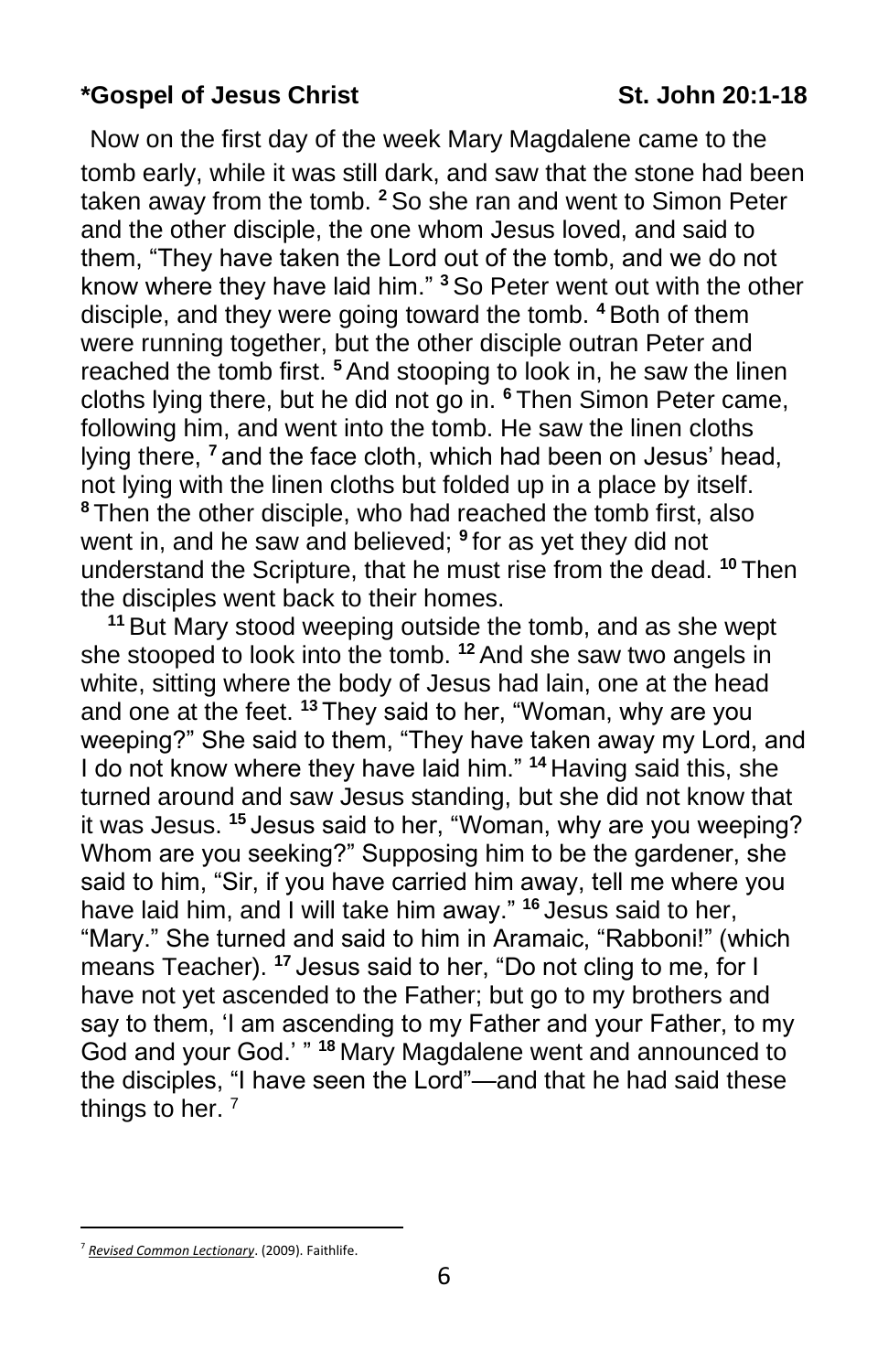#### **Proclamation of God's Word "PD"** *He Knows Your Name!*

**\*Festival Doxology with Alleluias! Praise God, from whom all blessings flow; Praise Him, all creatures here below: Alleluia! Alleluia! Praise God, above, ye heavenly host; Praise Father, Son, and Holy Ghost. Alleluia! Alleluia! Alleluia! Alleluia! Alleluia! Amen.**

#### **Invitation to the Lord's Table**

According to Luke, when our risen Lord was at table with his disciples he took bread, and blessed and broke it, and gave it to them. Then their eyes were opened and they recognized him. Friends, this is the joyful feast of the people of God. Come, taste, and see the that the Lord is good.<sup>8</sup>

#### **Declaration of Faith and Prayer of Thanksgiving**

What do you believe concerning God the Father?

#### **I believe in God, the Father almighty, creator of heaven and earth.**

O Lord our God, Father almighty, creator of heaven and earth, with joy we give you thanks and praise. By your power you raised Christ Jesus from death to life. Through his victory over the grace we are set free from the fear of death. In his rising to life you promise eternal life to all who believe in him. We praise you that as we break bread in faith, we shall know the risen Christ among us. Therefore, with all Christians we praise your name and sing with joy:

<sup>8</sup> Webber, R. (1994). *[The services of the Christian year](https://ref.ly/logosres/lbwrshp5?ref=Page.p+400&off=1720&ctx=ENT%0aPreface%0aLeader:+~According+to+Luke%2c+w)* (Vol. 5, p. 400). Star Song Pub. Group.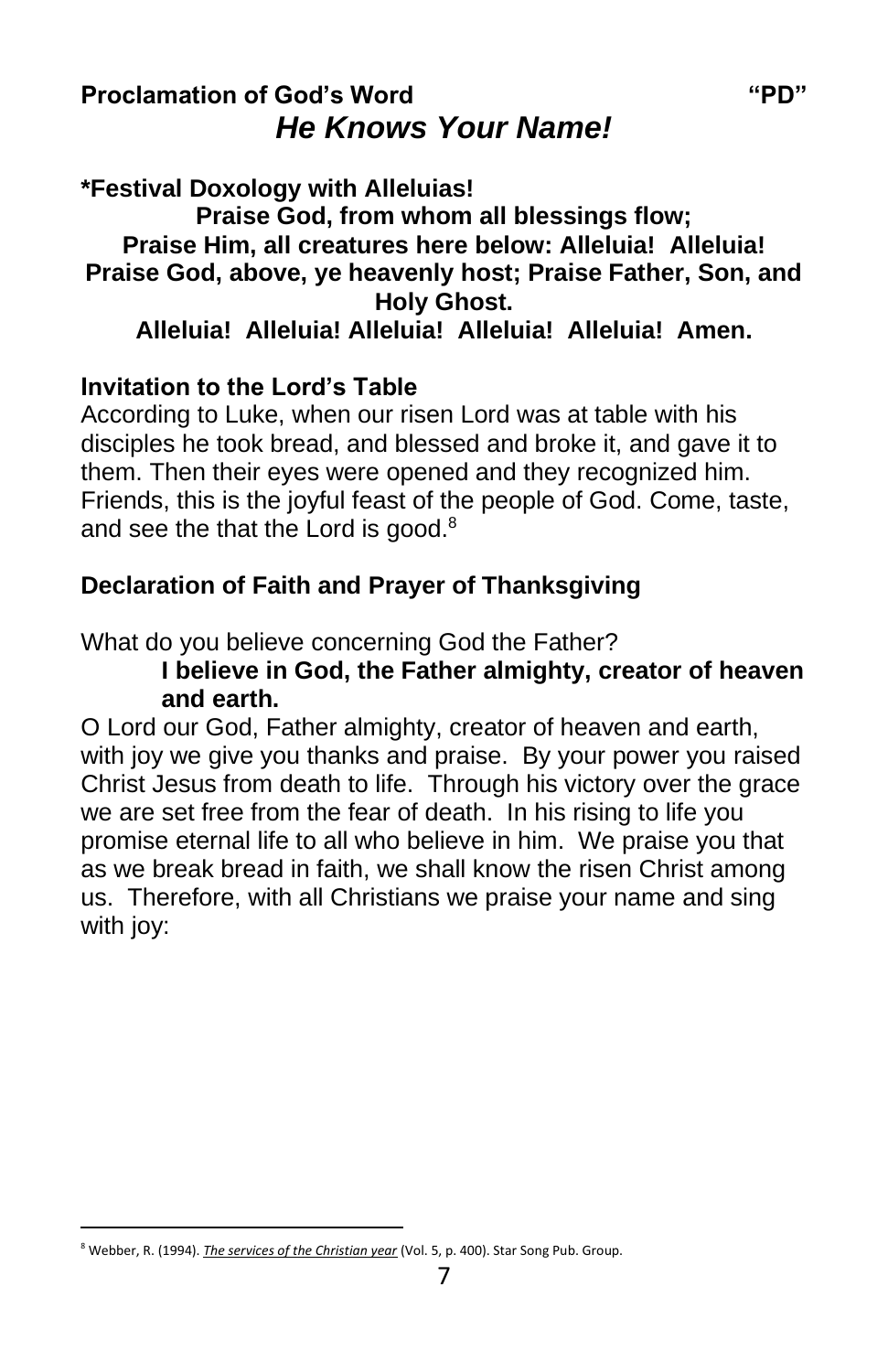

What do you believe concerning Jesus Christ, the Son of God? **I believe in Jesus Christ, his only Son, our Lord, who was conceived by the Holy Ghost and born of the virgin Mary. He suffered under Pontius Pilate,**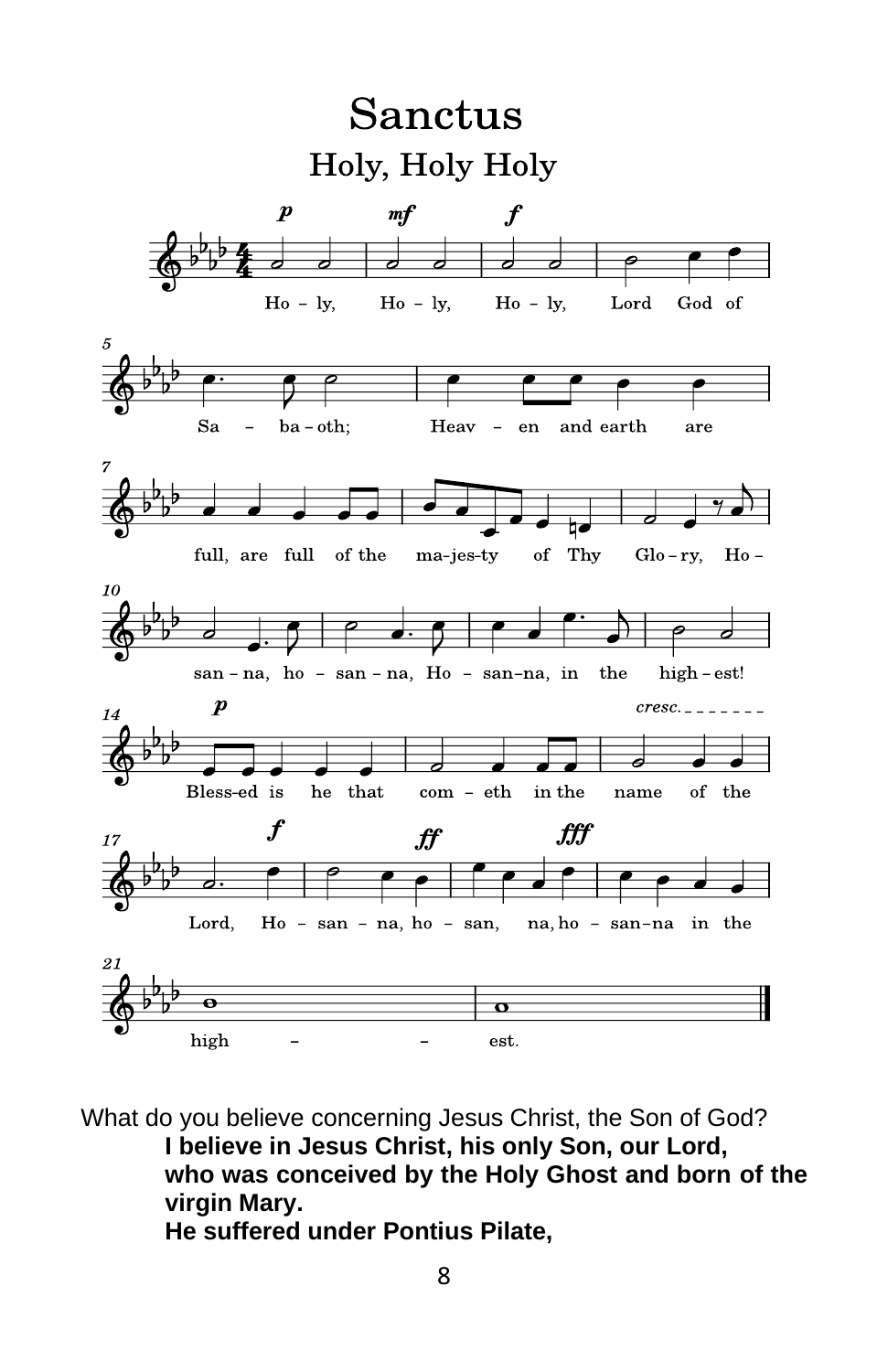**was crucified, died and was buried; he descended to hades. The third day he rose again from the dead. He ascended to heaven and is seated at the right hand of God the Father almighty. From there he will come to judge the living and the dead.**

We praise you, O risen Christ, as the Lord of all creation. We bless you for your sacrifice in dwelling with us on this earth and sustaining even death on a cross. We worship you for your powerful victory over death and for your glorious ascension into heaven. And we thank you for leaving us with a constant reminder of your death and resurrection and means to declare our love for you: the sacrament of our Lord. Amen.

For the Lord Jesus, on the night when he was betrayed, took bread, and when he had given thanks, he broke it and said, *This is my body, which is for you; do this in remembrance of me.* In the same way, he took the cup, after supper, saying, *this cup is the new covenant in my blood; do this, whenever you drink it, in remembrance of me.* For whenever you eat this bread and drink this cup, you proclaim the Lord's death until he comes.

People of God, what do you proclaim in this feast? **We proclaim that Christ has died, Christ is risen, and Christ is coming again.** What do you believe concerning God the Holy Spirit? **I believe in the Holy Spirit, the holy catholic church, the communion of saints, the forgiveness of sins, the resurrection of the body, and the life everlasting. Amen.**

Holy Spirit of God, descend upon us now, we pray. By these gifts, inspire in us a knowledge of our union with Christ and his church, an assurance of the forgiveness of sins, a vision of our coming resurrection with Christ, and the comfort of knowing we will live and reign forever with our Lord. Amen.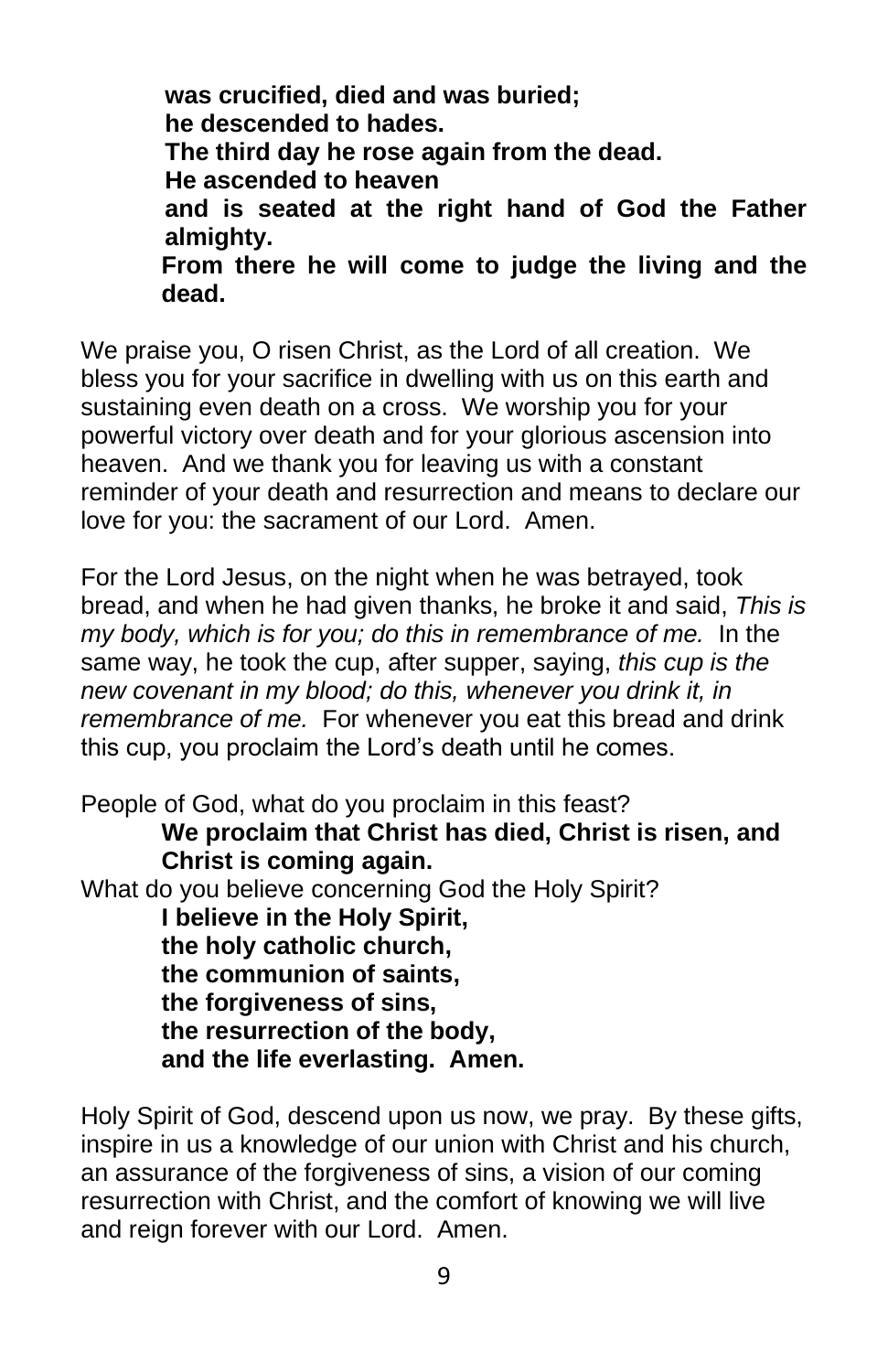**The Lord's Prayer** [using **debts** and **debtors**]

#### **Sharing the Sacrament**

#### **Prayer of Thanksgiving**

**\*Easter Hymn: No. 213** *Because He Lives!* – Resurrection

#### **\*Sung Blessing with Dismissal** *Now Unto Him Who Is Able*

Now unto Him who is able to keep you from falling. To make you stand in His presence blameless and with great joy. To the only God our Savior, Jesus Christ our Lord. Be the glory, and the majesty, dominion, and authority. Both now and forevermore, Amen. **Give Him the glory, and the majesty, dominion, and authority. Both now and forevermore, Amen!**

#### **\*Going Forth**

#### *+ + + + + + +*

#### **The Saints In Action**

Next Sunday – *Second Sunday of Easter* 9:00 a.m. Worship 10:10 a.m. Sunday School

#### **Giving From 04/10/2022**

|              | Rec       | <b>Budget</b> | Over/Under |
|--------------|-----------|---------------|------------|
| General      | \$3925.00 | \$2521.38     | \$1403.62  |
| <b>Ben</b>   | \$183.00  | \$213.46      | $-530.46$  |
| <b>Maint</b> | \$248.00  | \$163.46      | \$84.54    |
| <b>Mem</b>   | \$50.00   |               |            |
| <b>Total</b> | \$4406.00 | \$2898.30     | \$1457.70  |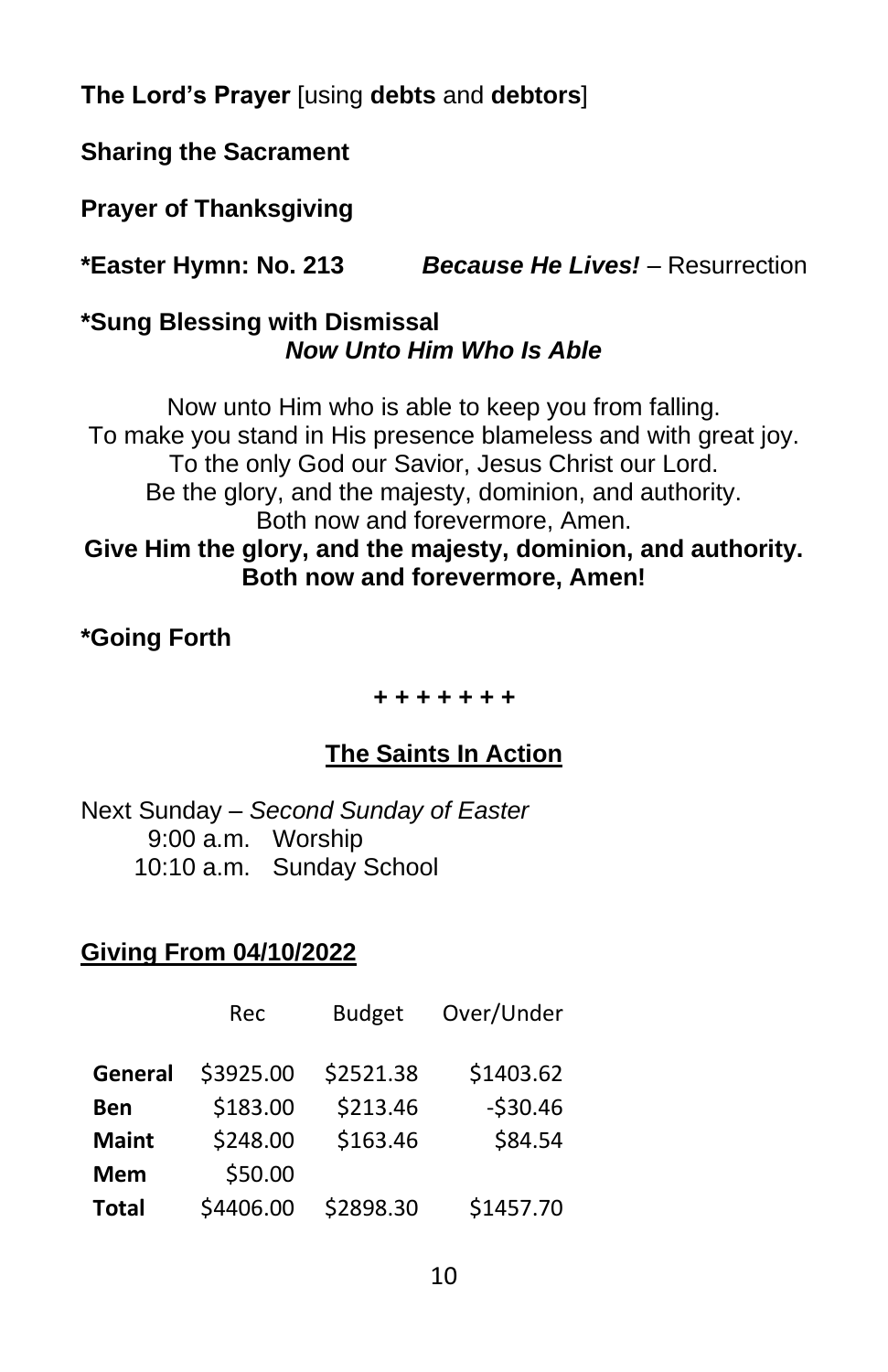Benevolence includes Food Pantry \$30, One Great Hour of Sharing/Ukraine \$50

**Worship Attendance: 94 Sunday School: 30**



#### **Those Remembered in prayer:**

God's guidance and protection for Armed Forces.

#### **Shut Ins:**

Lew & Barb Berkley, Roy Bucher, Helen Diest, Mary Forespring, Cynthia Kelly, Lois Krause, Deb Luteri, Lois Saylor.

#### **Healing Concerns:**

Sally Altfather, Mark Amyot, Donnie Baxter, Jim Benoit, Carol Boyer, Jim Coughenour, Pam Crooks, Larry Custer, Dana Dawson, John Durst, Alvin Harbaugh, Mary Jane Harding, Andrea (Shaulis) Harris, Larry Hay, Barry Landis, Holby McClucas, Jennifer Miller, Bob Murphy, Bonnie Murphy, Nancy Schrock, Avis Specht, Kelly Tharp, Adeline Vieregge, Robin Walker, Heather Weighley, Nancy Weighley, Kimberly Kay Roos Zimmerman, Gerald Zorn The families of Janet Gindlesperger and Ray Engle

**Confirmation and Sue Coughenhour's Sunday School Class** –

Sue Coughenhour will be offering a "Sunday School Class" on the Sunday evenings when there is Confirmation at 6:30 p.m. Confirmation will be in Fellowship Hall and Sue's Class will meet in the church office area. You are most welcome to join her class. [It is a new way of doing something together!]

**Seed to Supper Program:**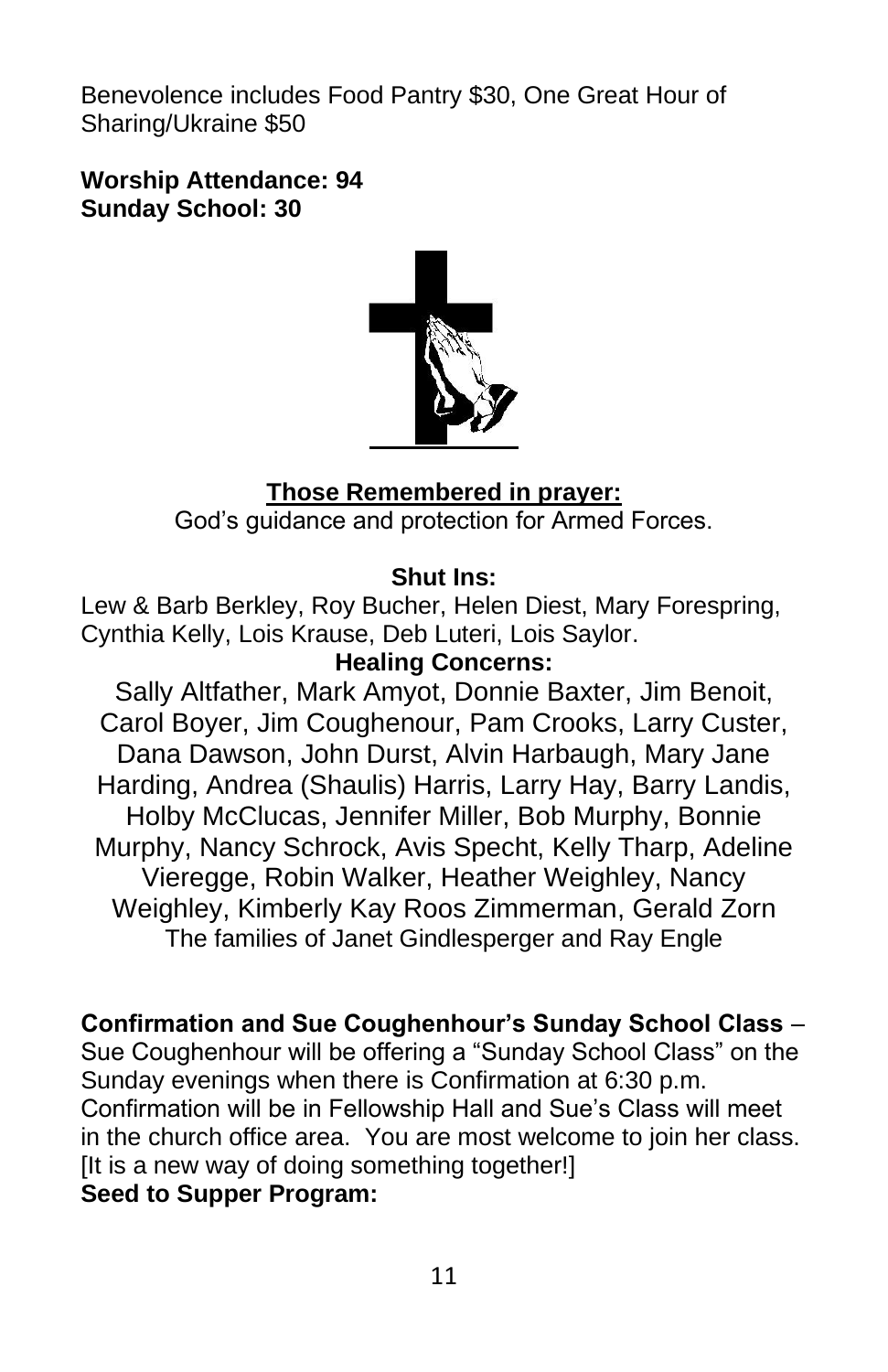The Penn State Master Gardeners of Somerset County will lead a free gardening course for low-income families. The course is being offered in coordination with the Berlin Food Pantry and Trinity UCC to reach families in our community who are foodinsecure. The course is designed to teach families how to grow vegetables on a budget; container gardening will be explored as an easily accessible way to grow vegetables. Six classes will be held at Trinity UCC on Thursday evenings from 6:30-8:30 p.m. beginning April 28<sup>th</sup> through June 2<sup>nd</sup>. Participants will receive a course manual, additional handouts, and gardening materials. Do you know someone who could benefit from a class like this? Spread the word! Encourage them to apply! Registration is required in advance. Applications are located at the Berlin Food Pantry and the Trinity UCC Office. Questions? Contact the Penn State Extension Office, (814) 445-8911, and ask for a Master Gardener!

**Jolly Quilters and Knotty Knotters** – This community endeavor provides warm comfort for those in need. They meet on Tuesday mornings at Holy Trinity Lutheran Church here in Berlin. They would welcome additional people to help them in creating their creation. See Sheron Engleka for more details. Many fingers make light work!

#### **Special Birthday…..**

Jean Hart's Dad is turning 95 on April 30<sup>th</sup>. He doesn't have much family so Jean has asked us to help celebrate his landmark birthday by sending him cards. It's not every day you turn 95! Earl Harlan, 2000 Cambridge Dr. – Room 545, Davidsville PA 15928. Happy Birthday Earl!

#### **Congratulations Trinity United Church of Christ!**

Once again, you are the winner of the large church competition of the Berlin Food Pantry 2022 Souper Bowl. Thank you to all of your members for their generous donations to this worthy cause. May God continue to bless all of your church family.

> April Logue, President Berlin Food Pantry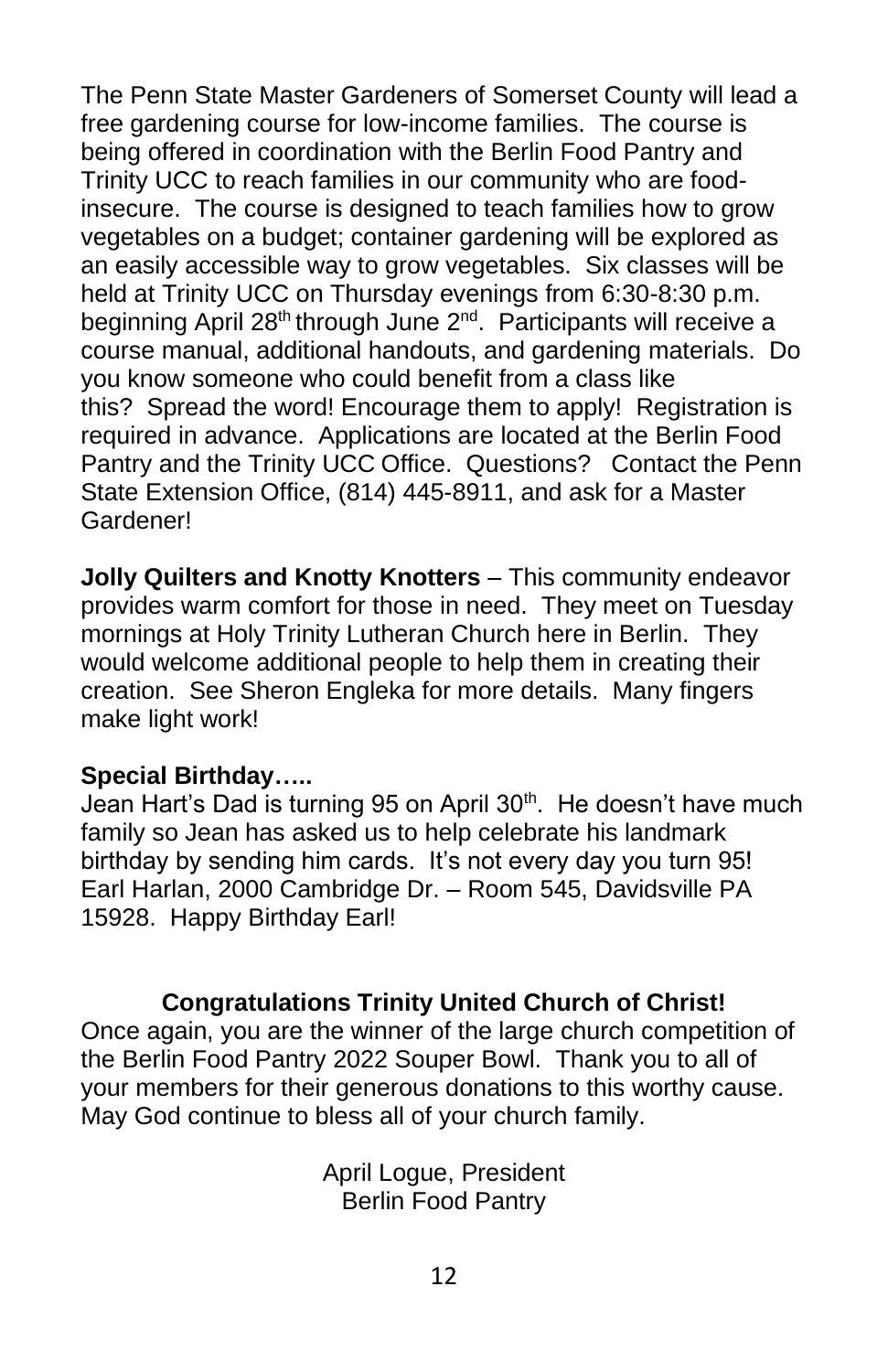**Laurel Highlands Chorale** will be presenting a "Musical Potpourri" at the Somerset Church of the Brethren Sunday, May  $1<sup>st</sup>$  at 3:30 p.m. and Monday, May  $2<sup>nd</sup>$  at 7:00 p.m. For tickets and information contact Dorene Friedline at (814) 926-3610 or (814) 442.0460.

#### *Where You May Find. . .*

**The Nursery:** *is on the lower level for children and their parent. A big screen TV is mounted in the room so that you may watch the service.*

**At the Sanctuary Entrances. . .** Large Print Bulletins **Example 20** Hearing Amplifiers Recycling Boxes for Bulletins *These Days –* Devotional

#### **Assisting in Worship**

*Sound:* Tom Croner (Board), Pam Bush (Camera)

*Acolyte:* Matt Miller

*Flowers on the altar:* to the Glory of God by Debbie Boyer

*The Whole Congregation in Ministry and Assisted by*

*Pastor: Rev'd Dr. David A. Williams Church Secretary: Pam Bush Financial Secretary: Renee Gindlesperger Chancel Choir Director Emeritus: Linda Gallick Handbells: Jeanne Hillegas*

*Church Office Hours – Tuesday through Thursday 9:00 a.m. to 1 p.m.*

Church Office Phone: 814-267-3234 Snail Mail: PO Box 86, Berlin, PA 15530 Email: [berlinucc@yahoo.com](mailto:berlinucc@yahoo.com) Website: [www.berlinucc.org](http://www.berlinucc.org/)

**Pastor's Contact Information Cell Phone: 814-241-3919 E-Mail: [uccvicar@gmail.com](mailto:uccvicar@gmail.com)** 603 Fletcher Street, Berlin, PA 15530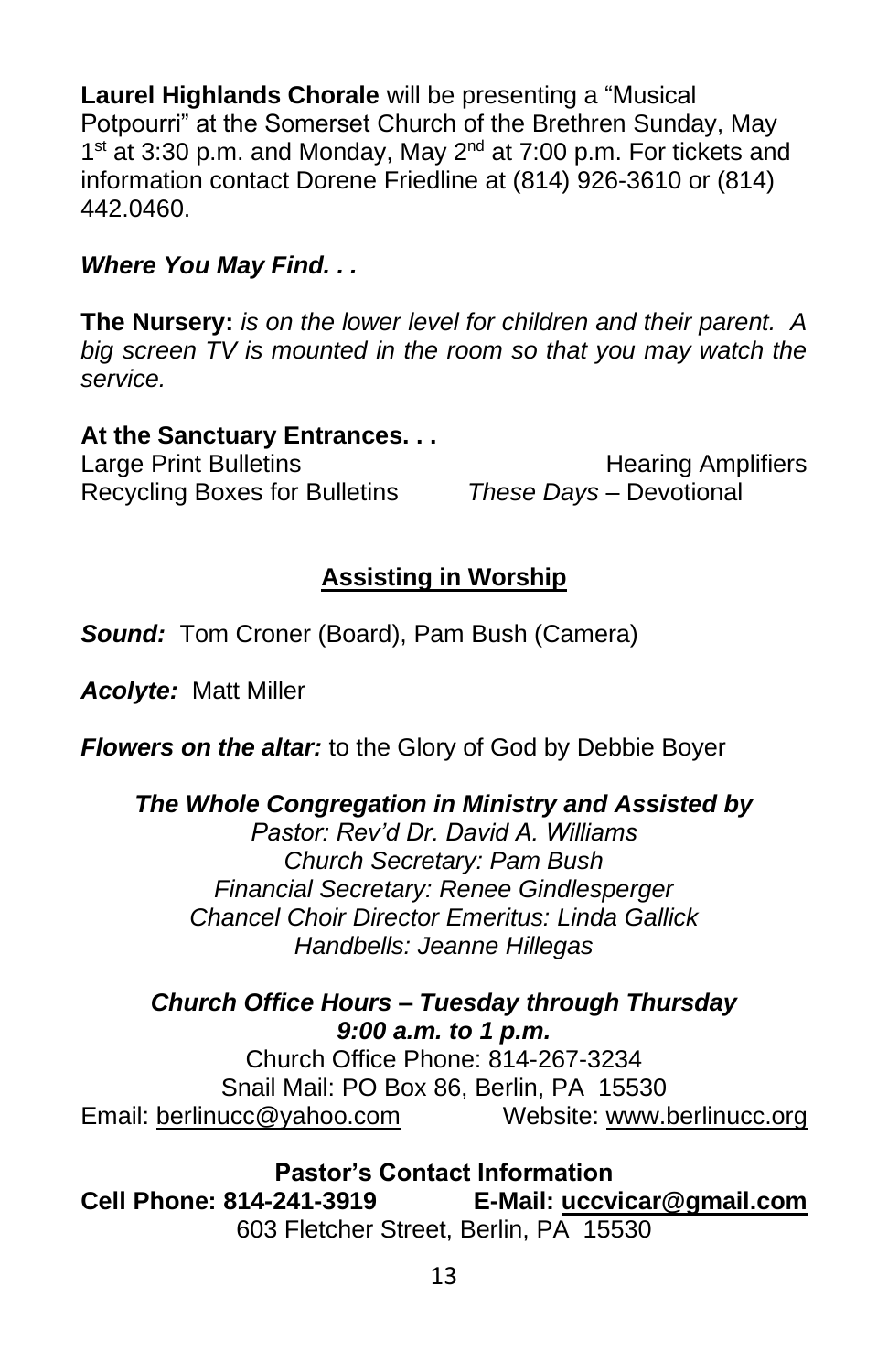

In honor of Julie Petro by Jeanie Keidel Williams (8" Red Tulips)

In honor of their son & daughter in law Tim & Sharon Watkins by Harry & Jane Watkins (3-6" Hyacinth, White, Pink & Blue)

In Memory of his parents Clarence & Elsie Watkins, her parents Harold Glessner & Estella Mazer, Stepfather Ken Mazer and their brothers and sisters by Harry & Jane Watkins

In honor of their daughter & family, Bob & Tammy Sheeler, Broke & Will by Harry & Jane Watkins

In memory of Virgil Vaughn Jr. by Jack & Nicole Parrish (3-6" Hyacinth, White, Pink & Blue)

In loving memory of Phillip & Mary Bittner by Nancy Bittner & Family (5-6" Hyacinth, 2 Pink, 2 Blue, 1 White and 5-6" Tulips, 1 White, 1 Red, 1 Pink, 1 Yellow, 1 Orange)

In memory of Lee & Louise Witt by Mike & Melody Harber

In memory of Charles & Mary Smith by Mike & Melody Harber

In memory of Frank Ream, Jr. by Mike & Melody Harber

In loving memory of Frank Ream, Jr. by Shane Taylor

In loving memory of Frank Ream, Jr. by Glenda Taylor

In loving memory of my best friend, Frank Ream, Jr. by Nancy **Bittner**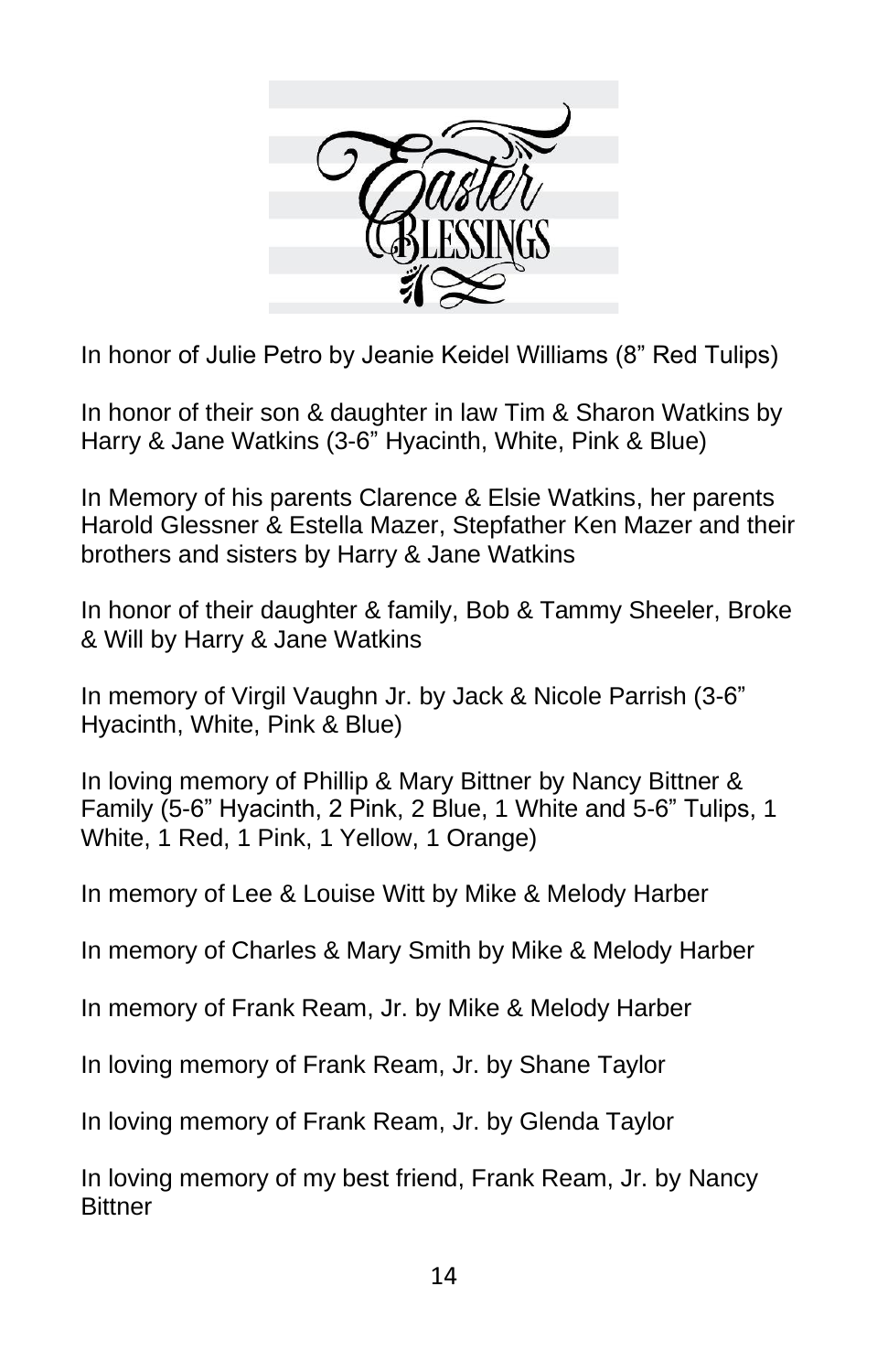In loving memory of Charles & Mary Smith by Nancy Bittner & Family

In memory of Carl "Fred" Bittner by Nancy Bittner & Family

To the Glory of God and for my wonderful church family by Nancy **Bittner** 

In honor of our Parents/Grandparents Walter & Myra Miller by Renee, Tyler & Kaitlyn Gindlesperger (Tulip 6" Orange)

In honor of our Parents/Grandparents Lloyd & Susan Miller by Kevin, Teagan & Taelyn Miller (Tulip 6" Purple)

In memory of Lucas Hayman by Colby, Amanda & Colton Custer (Tulip 4-6" Orange)

In memory of Marlin, Linda & Doug McClintock by Debbie Boyer (Lily – Single)

In memory of Taylor M. Landis by Bill & Barb Landis (Lily – Triple and Tulip 10" Orange)

In memory of Ed & Etta Landis by Bill & Barb Landis

To the Glory of God by Robert & Carol Brown (Hyacinth 6" Blue)

In love memory of my Dad Lester Coslic by Sue Miller (Tulip 8" Orange)

In memory of our Daughters Joyce Custer and Jane Emerick by Don & Nancy Custer (Tulip 8" Pink)

In loving memory of my Husband Tom Bush by Pam Bush (Lily, 1 Single, 1 Double)

In Honor of the TUCC congregation by Pam Bush

In honor of and in memory of Grace Berkey and Paul Berkey, Sr., by Brian Berkey and Paul E Berkey, Jr. (Lily, 1 Single, 1 Double)